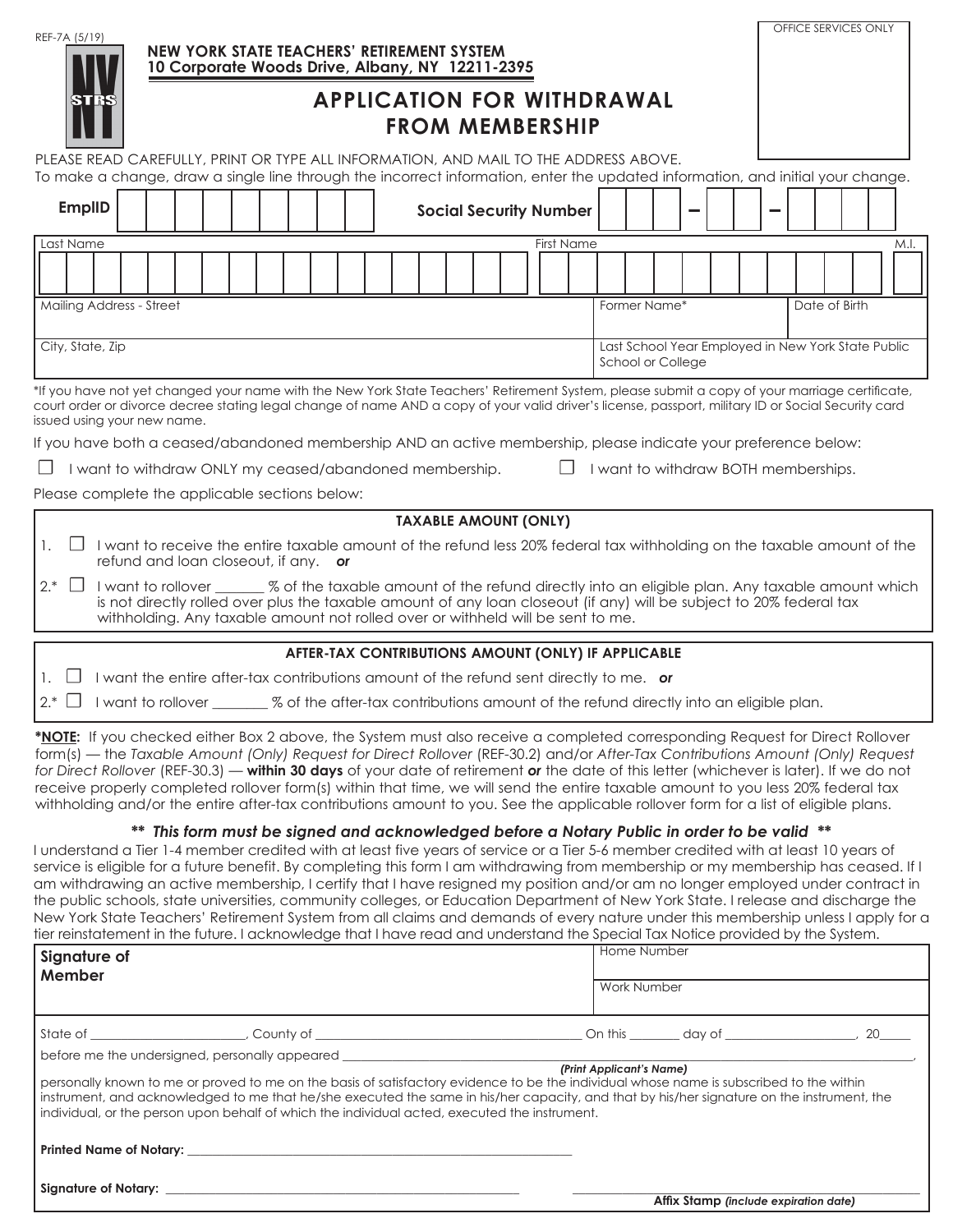## **TAX NOTICE REGARDING WITHDRAWAL OF CONTRIBUTIONS**

This notice explains how you can continue to defer federal income tax on your accumulated contributions and contains important information necessary to decide how to take your accumulated contributions.

The Required Contributions Fund consists primarily of Tier 3 through 6 members' contributions to the System plus interest earned on those monies. All or a portion of a withdrawal representing contributions made on or after July 1, 1989 plus interest on all contributions is **the taxable amount** and subject to federal income tax, unless rolled over. Any portion of a withdrawal representing contributions made prior to July 1, 1989 and any amounts previously taxed is **the after-tax contribution amount** which is non-taxable.

The Annuity Savings Fund consists of contributions and/or payments to the System by Tier 1 and 2 members and the interest earned on those monies. Only the interest portion of this fund is **the taxable amount**. The portion representing contributions and previously taxed interest is **the after-tax contribution amount** which is non-taxable.

## **Choices You May Make for the Taxable Portion of Your Refund**

All or a portion of the **taxable** portion of the refund may be taken in either of two ways. Your choice will affect the tax you owe.

If you choose a **DIRECT ROLLOVER** to a traditional IRA (where the taxable amount is over \$200), the taxable portion which is rolled over will not be taxed in the current year and no income tax will be withheld. It will be sent directly, as you choose, to an "eligible" employer plan that accepts your rollover or to your traditional IRA. (A Roth IRA, SIMPLE IRA or a Coverdell Education Savings Account (formerly known as an educational IRA) is not a traditional IRA.) It will only be taxed later, when you take it out of the employer plan or IRA. Distributions from the employer plan or IRA, however, may be subject to different restrictions and tax consequences than those that apply to payments from the System. Distributions from the employer plan or IRA may be subject to New York State tax.

If you choose a ROLLOVER TO A ROTH IRA (where the amount is over \$200) the taxable portion which is rolled over will be taxed in the current year. The amounts rolled over into a Roth IRA are subject to special rules regarding taxation taxation at the time of distribution.

A DIRECT ROLLOVER to a Roth IRA is included in income at the time of the rollover and may be subject to income tax withholding. However, the 10 percent additional income tax on early distributions will not apply (unless you take the amount roled over out of the Roth IRA within five years, counting from January 1 of the year of the rollover).

If you roll over the payment to a Roth IRA, later payments from the Roth IRA, that are qualified distributions, will not be taxed (including earnings after the rollover). A qualified distribution from a Roth IRA is a payment made after you are age 59½ (or after your death or disability) and after you have had a Roth IRA for at least five years. In applying this five-year rule, you count from January 1 of the year for which your first contribution was made to a Roth IRA. Payments from the Roth IRA that are not qualified distributions will be taxed to the extent of earnings after the rollover, including the 10 percent additional income tax on early distributions (unless an exception applies). You do not have to take required minimum distributions from a Roth IRA during your lifetime. For more information, see IRS Publication 590, Individual Retirement Arrangements (IRAs).

If you choose a **DIRECT PAYMENT**, you will receive only 80% of the taxable portion paid to you because 20% of the taxable portion must be sent to the IRS as income tax withholding. Your payment will be taxable income in the year of payment unless you roll it over yourself. The taxable portion is not subject to an additional 10% federal tax, unless withdrawal is prior to age 55 and is specifically exempt from New York State income tax. (If you were born before January 1, 1936, your payment may be subject to special tax treatment; please consult IRS Form 4972.) You may roll over the taxable portion to a traditional IRA (or to an "eligible employer plan that will accept your rollover) within 60 days of receipt. The amount rolled over will not be taxed until you take it out of the IRA or employer plan. However, if you wish to roll over 100% of the taxable portion of your payment, you must find other money to replace the 20% that was withheld. If you roll over only the 80% you received, you will be taxed on the 20% that was withheld and not rolled over.